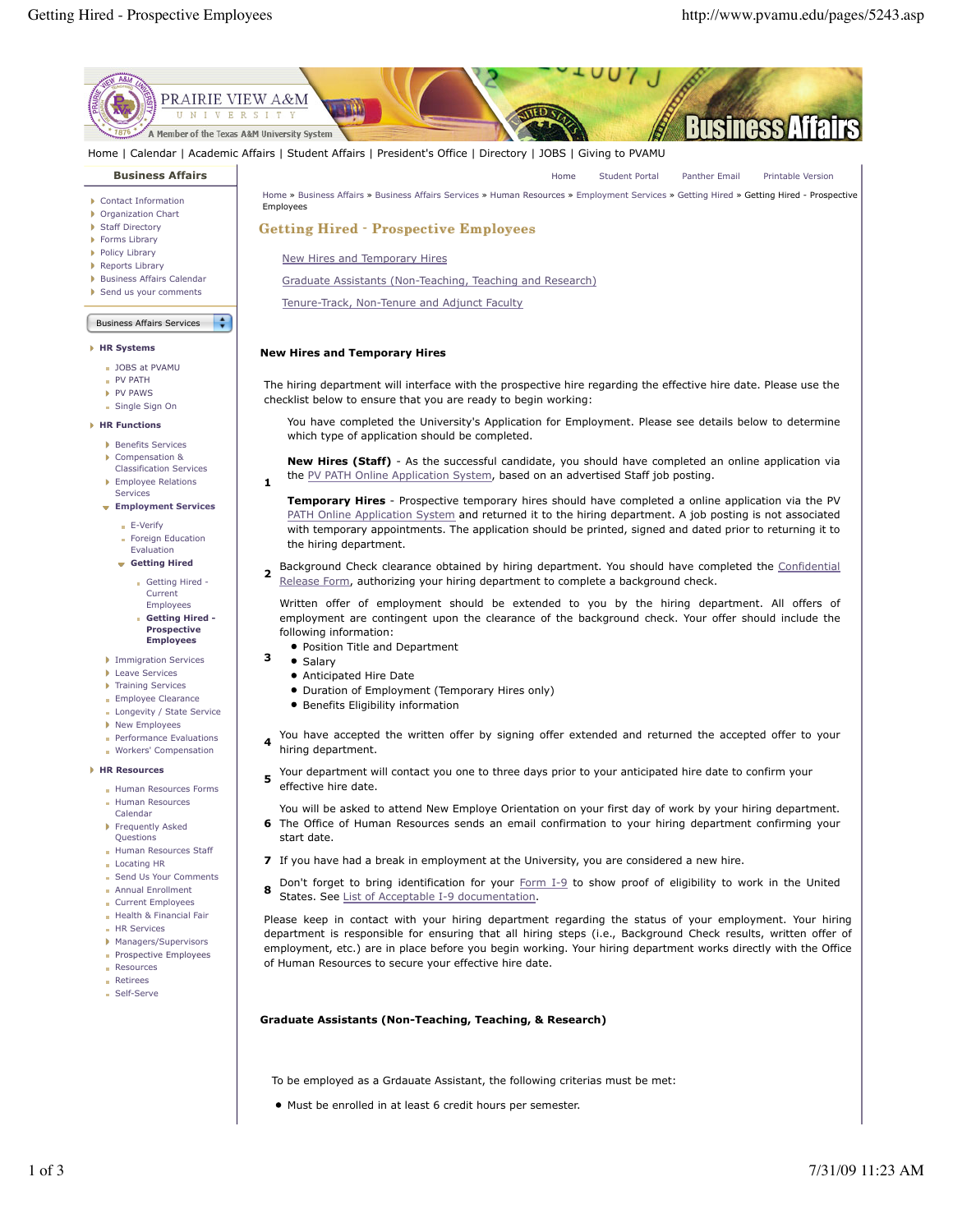**University Faculty Positions** Listing What's New in HR

Office of Human Resources

Additionally, a Graduate Assistant may not be employed holding dual titles (i.e., Graduate Assistant and Research/Program Coordinator II), regardless of the percentage effort worked or to be worked.

The hiring department will interface with the prospective Graduate Assistant hire, regarding the effective hire date.

Graduate Assistants cannot work in excess of the percentage effort indicated below:

**1** Graduate Assistants (Non-Teaching) - 88% effort, which equals 35 hours/week Graduate Assistants (Research & Teaching) - 50%, which equals 20 hours/week

**2** Application System. The application should be printed, signed and dated before returning it to the hiring Prospective Graduate Assistants should have completed a online application via the PV PATH Online department. Note: A job posting is not associated with Graduate Assistants appointments.

**<sup>3</sup>** Background Check clearance obtained by hiring department. You should have completed the Confidential Release Form, which authorizes your hiring department to complete a background check.

Written offer of employment should be extended to you by the hiring department. All offers of employment are contingent upon clearance of the background check. Your offer letter should include the following information:

- **4** Position title and department
	- **•** Salary
	- Anticipated hire date
	- Duration of appointment
	- Benefits eligibility information
- **5** You have accepted the written offer by signing offer extended and returned the accepted offer to your hiring department.
- **<sup>6</sup>** Your department will contact you one to three days before your anticipated hire date to confirm your effective hire date.
- **7** department. The Office of Human Resources sends an email confirmation to your hiring department You will be asked to attend New Employee Orientation on your first day of work by your hiring confirming your start date.
- **8** If you have had a break in employment at the university, you are considered a new hire.

Please keep in contact with your hiring department regarding the status of your employment. Your hiring department is responsible for ensuring that all hiring steps (i.e., Background Check results, written offer of employment, etc.) are in place before you begin working. Your hiring department works directly with the Office of Human Resources to secure your effective hire date.

#### **Tenure-Track, Non-Tenure and Adjunct Faculty**

You have completed the University's Application for Employment. Please see details below to determine which type of application should be completed.

**Faculty (Tenure-Track)** - As the successful candidate, you should have already completed a hard copy faculty application packet based on an advertised faculty job posting. Faculty applications may not be submitted online. Please see **Faculty Application**.

**1**

**Faculty (Non-Tenure and Adjunct)** - Prospective hire should have completed a hard copy faculty application and returned it to your hiring department. Faculty applications may not be submitted online. Vitaes should be attached to your Faculty Application.

**2** Background Check clearance obtained by hiring department. You should have completed the Confidential Release Form, authorizing your hiring department to complete a background check.

Written offer of employment should be extended to you bythe hiring department. All offers of employment are contingent upon the clearance of teh background check. Your offer letter should include the following information:

- **3** Position Title and Department
	- Type of appointment (Tenure-Track or Non-Tenure)
	- Salary
	- Anticipated hire date
	- **•** Benefits eligibility information

**Note:** *Memorandum of appointment, also known as a Faculty Contract, is a seperate document*